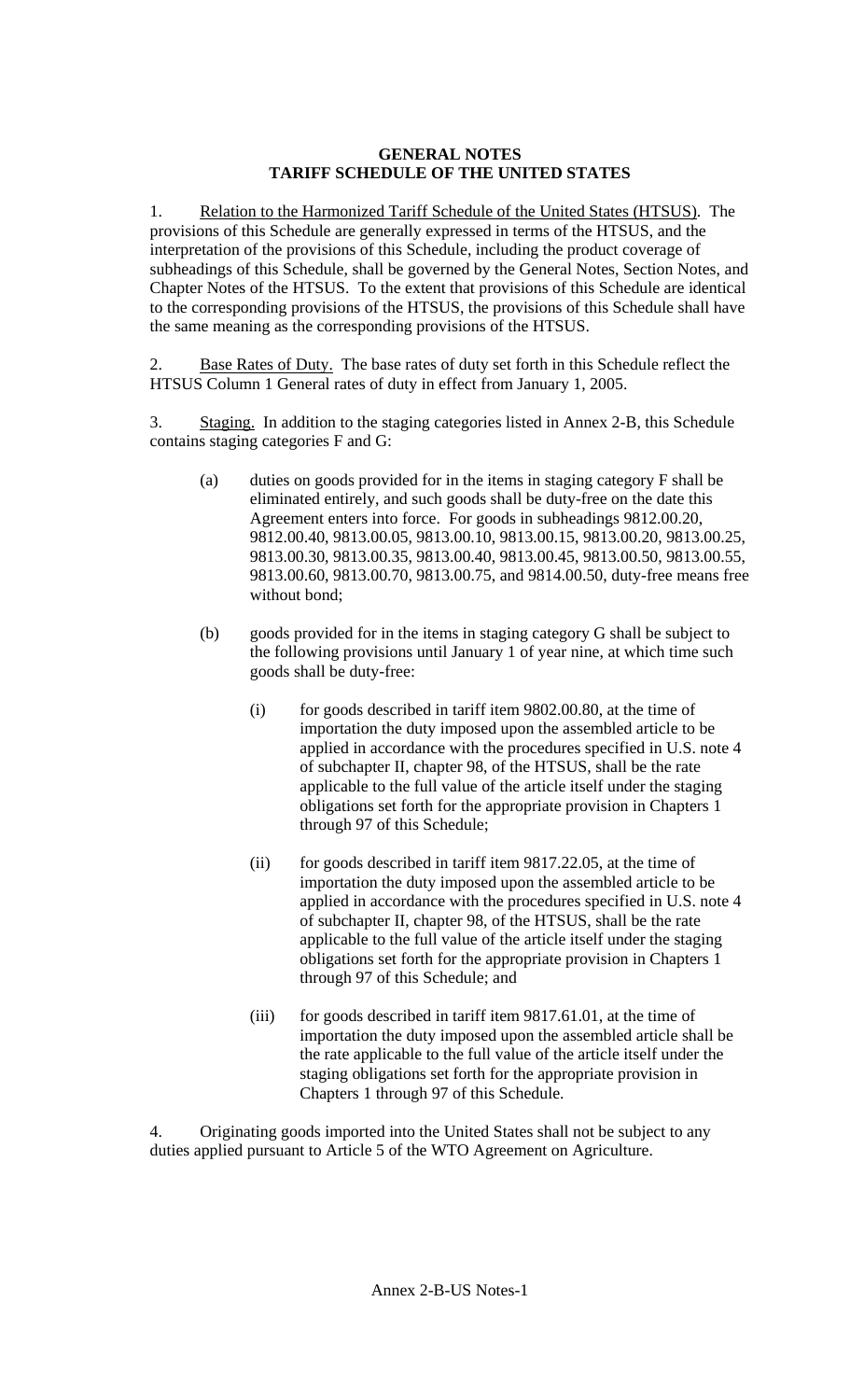# **ANNEX 1**

## **Notes**

## *Relation to the Harmonized Tariff Schedule of the United States*

1. This Annex contains temporary modifications of the provisions of the HTSUS pursuant to this Agreement. Originating goods described in the provisions of this Annex are subject to the rates of duty set out in this Annex in lieu of the rates of duty set out in Chapters 1 through 97 of the HTSUS. Notwithstanding tariff-rate quota provisions provided for elsewhere in the HTSUS, originating goods shall be permitted entry into the United States according to the provisions of this Annex. Furthermore, any quantity of goods provided for Oman under a tariff-rate quota provided in this Annex shall not be counted toward any tariff-rate quota provided for such goods elsewhere in the HTSUS.

### *Beef*

2. (a) The aggregate quantity of goods entered under the provisions listed in subparagraph (c) shall be free of duty in any calendar year specified herein, and shall not exceed the quantity specified below for each such year:

| Year | Quantity<br>(Kilograms) |
|------|-------------------------|
| 1    | 15,000                  |
| 2    | 16,500                  |
| 3    | 18,150                  |
| 4    | 19,965                  |
| 5    | 21,962                  |
| 6    | 24,158                  |
| 7    | 26,573                  |
| 8    | 29,231                  |
| 9    | 32,154                  |
| 10   | unlimited               |
|      |                         |

The quantities shall enter on a first-come, first-served basis.

- (b) Duties on goods entered in aggregate quantities in excess of the quantities listed in subparagraph (a) shall be removed in accordance with the provisions of staging category C in Annex 2-B.
- (c) Subparagraphs (a) and (b) apply to the following Table 1 provisions: AG02011050, AG02012080, AG02013080, AG02021050, AG02022080, and AG02023080.

# *Liquid Dairy*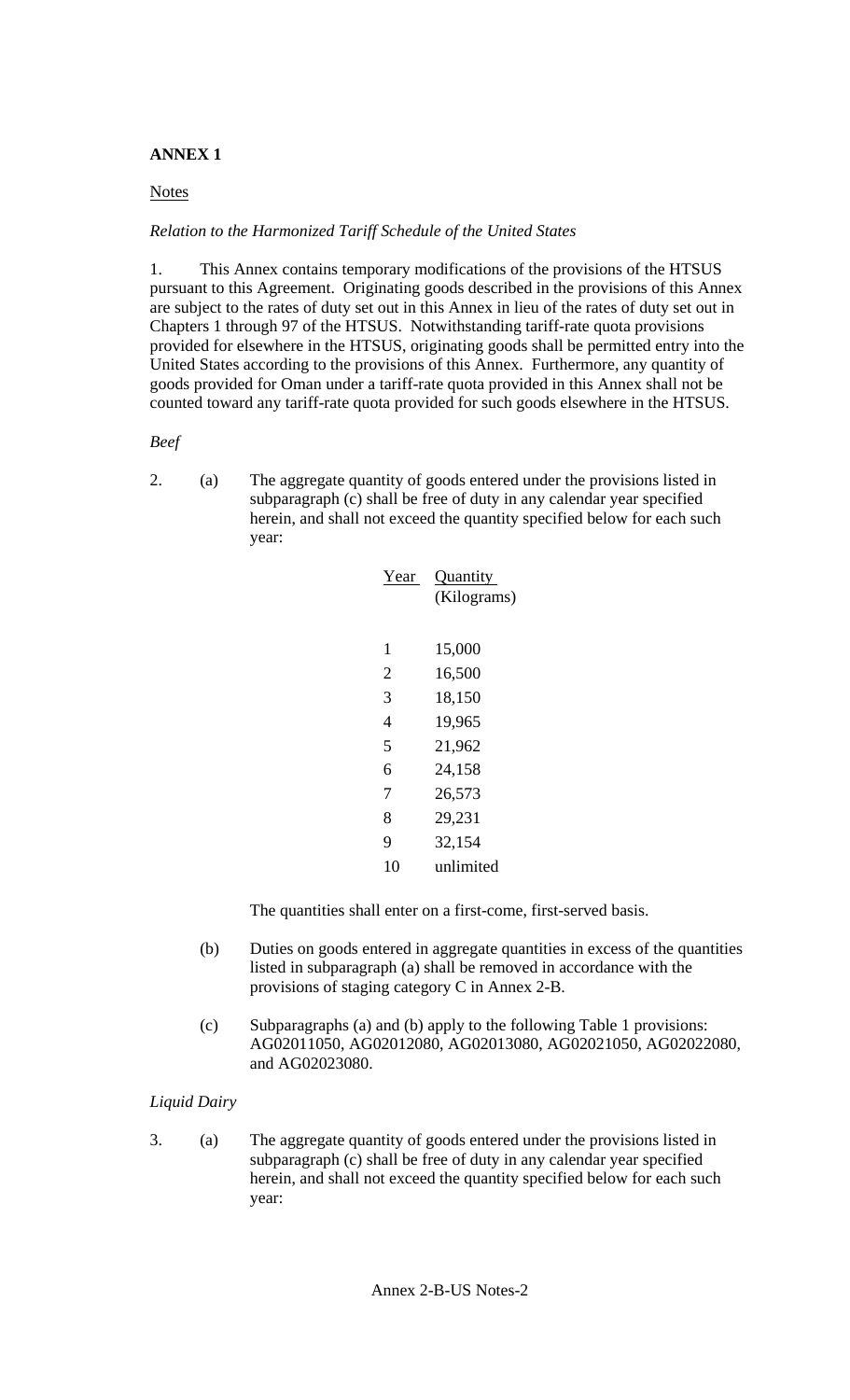| Year           | Quantity  |
|----------------|-----------|
|                | (Liters)  |
| 1              | 1,000     |
| $\overline{2}$ | 1,100     |
| 3              | 1,210     |
| 4              | 1,330     |
| 5              | 1,460     |
| 6              | 1,610     |
| 7              | 1,770     |
| 8              | 1,950     |
| 9              | 2,140     |
| 10             | unlimited |

- (b) Duties on goods entered in aggregate quantities in excess of the quantities listed in subparagraph (a) shall be removed in accordance with the provisions of staging category C in Annex 2-B.
- (c) Subparagraphs (a) and (b) apply to the following Table 1 provisions: AG04013025, AG04039016, and AG21050020.

### *Cheese*

4. (a) The aggregate quantity of goods entered under the provisions listed in subparagraph (c) shall be free of duty in any calendar year specified herein, and shall not exceed the quantity specified below for each such year:

| Year           | Quantity    |
|----------------|-------------|
|                | (Kilograms) |
| 1              | 15,000      |
| $\mathfrak{D}$ | 16,500      |
| 3              | 18,150      |
| 4              | 19,965      |
| 5              | 21,962      |
| 6              | 24,158      |
| 7              | 26,573      |
| 8              | 29,231      |
| 9              | 32,154      |
| 10             | unlimited   |

The quantities shall enter on a first-come, first-served basis.

- (b) Duties on goods entered in aggregate quantities in excess of the quantities listed in subparagraph (a) shall be removed in accordance with the provisions of staging category C in Annex 2-B.
- (c) Subparagraphs (a) and (b) apply to the following Table 1 provisions: AG04061008, AG04061018, AG04061028, AG04061038, AG04061048, AG04061058, AG04061068, AG04061078, AG04061088, AG04062028,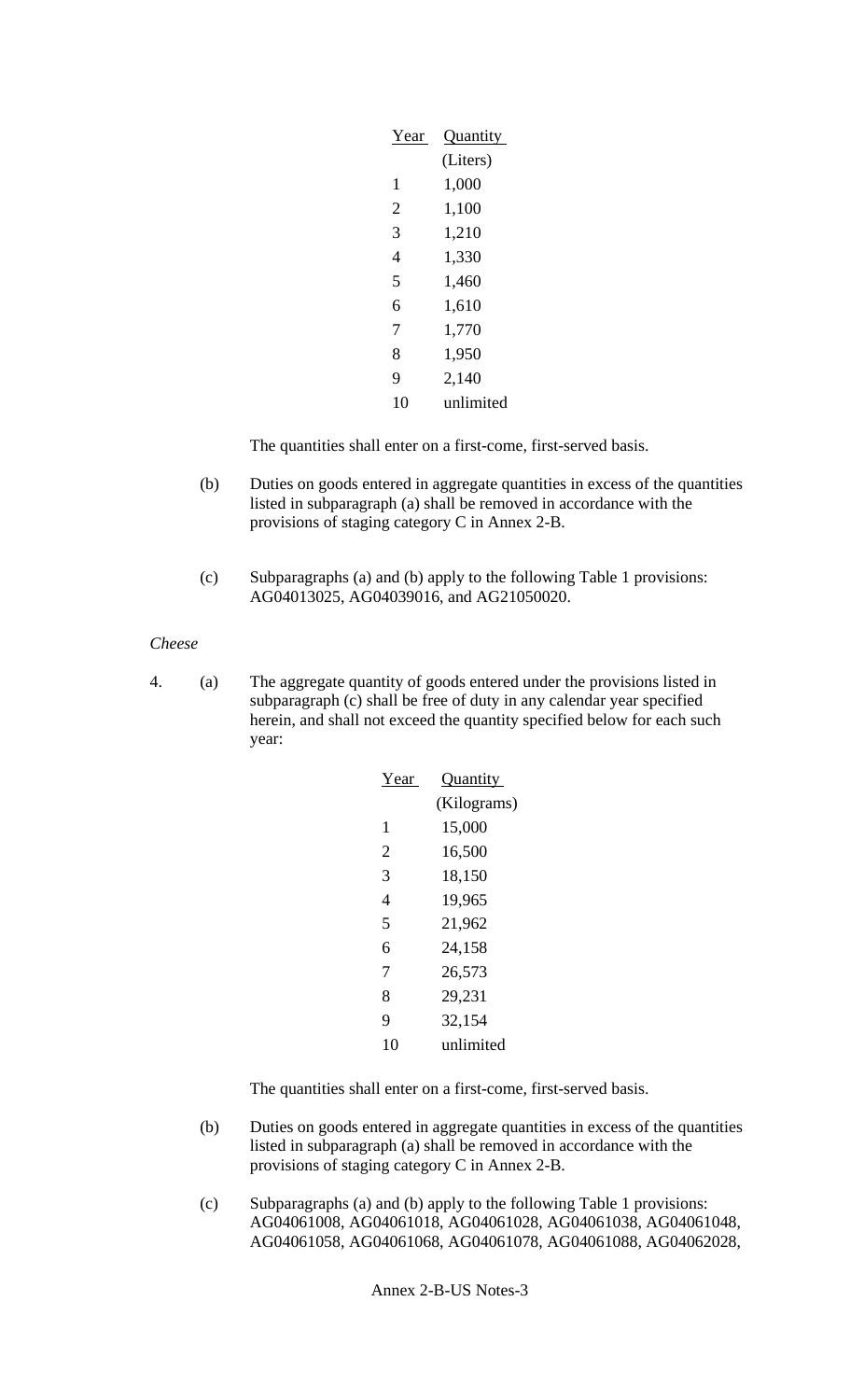AG04062033, AG04062039, AG04062048, AG04062053, AG04062063, AG04062067, AG04062071, AG04062075, AG04062079, AG04062083, AG04062087, AG04062091, AG04063018, AG04063028, AG04063038, AG04063048, AG04063053, AG04063063, AG04063067, AG04063071, AG04063075, AG04063079, AG04063083, AG04063087, AG04063091, AG04064070, AG04069012, AG04069018, AG04069032, AG04069037, AG04069042, AG04069048, AG04069054, AG04069068, AG04069074, AG04069078, AG04069084, AG04069088, AG04069092, AG04069094, AG04069097, and AG19019036.

*Milk Powder* 

5. (a) The aggregate quantity of goods entered under the provisions listed in subparagraph (c) shall be free of duty in any calendar year specified herein, and shall not exceed the quantity specified below for each such year:

| Year | Quantity    |
|------|-------------|
|      | (Kilograms) |
| 1    | 5,000       |
| 2    | 5,500       |
| 3    | 6,050       |
| 4    | 6,665       |
| 5    | 7,321       |
| 6    | 8,058       |
| 7    | 8,858       |
| 8    | 9,744       |
| 9    | 10,178      |
| 10   | unlimited   |

The quantities shall enter on a first-come, first-served basis.

- (b) Duties on goods entered in aggregate quantities in excess of the quantities listed in subparagraph (a) shall be removed in accordance with the provisions of staging category C in Annex 2-B.
- (c) Subparagraphs (a) and (b) apply to the following Table 1 provisions: AG04021050, AG04022125, AG04022150, AG04039045, AG04039055, AG04041090, AG23099028, and AG23099048.

*Butter* 

| Year                        | <b>Quantity</b> |
|-----------------------------|-----------------|
|                             | (Kilograms)     |
| 1                           | 5,000           |
| $\mathcal{D}_{\mathcal{L}}$ | 5,500           |
| 3                           | 6,050           |
| 4                           | 6,655           |
| 5                           | 7.321           |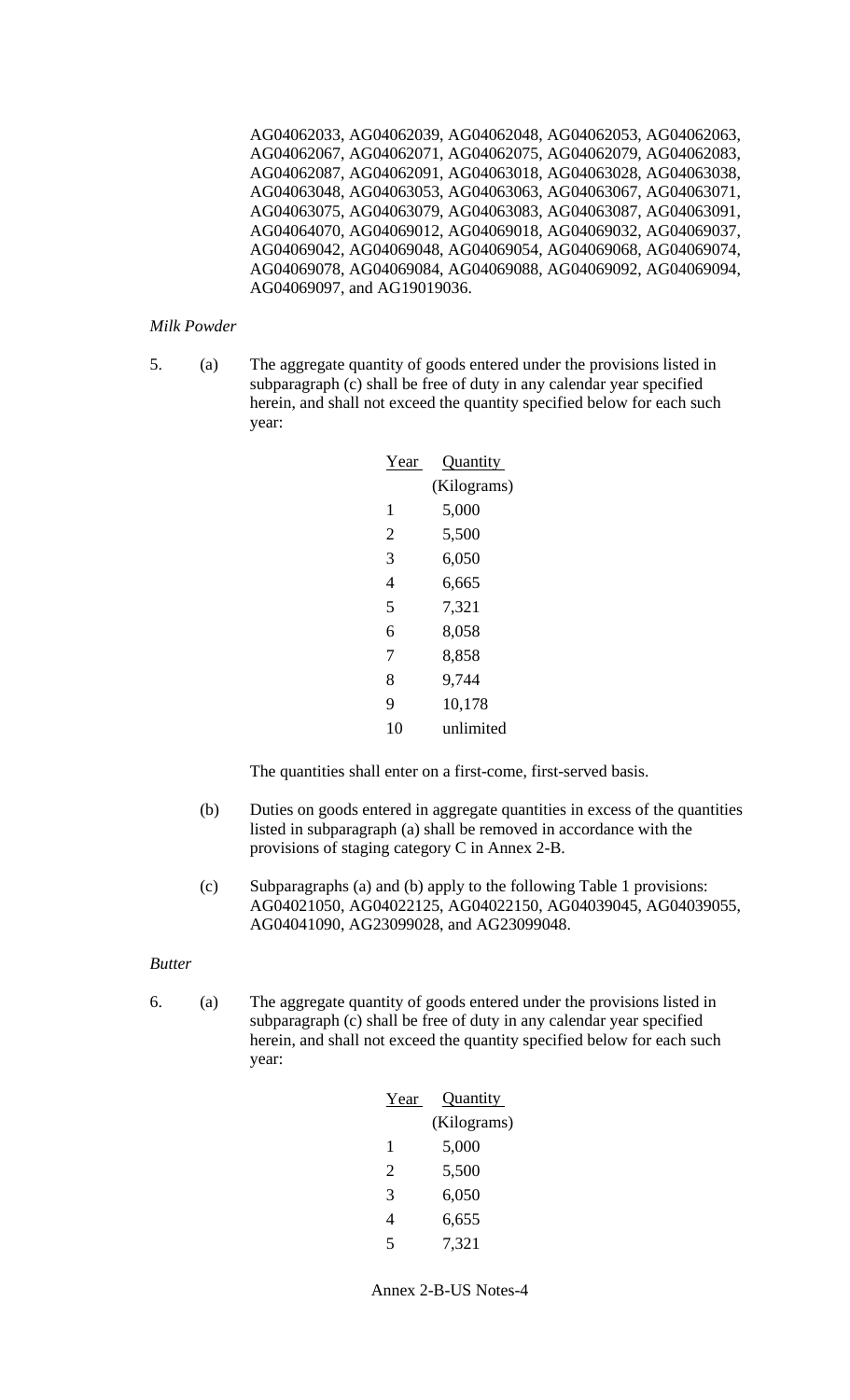| 6  | 8,053     |
|----|-----------|
| 7  | 8,858     |
| 8  | 9,744     |
| 9  | 10,718    |
| 10 | unlimited |

- (b) Duties on goods entered in aggregate quantities in excess of the quantities listed in subparagraph (a) shall be removed in accordance with the provisions of staging category C in Annex 2-B.
- (c) Subparagraphs (a) and (b) apply to the following Table 1 provisions: AG04013075, AG04022190, AG04039065, AG04039078, AG04051020, AG04052030, AG04059020, AG21069026, and AG21069036.

*Other Dairy* 

7. (a) The aggregate quantity of goods entered under the provisions listed in subparagraph (c) shall be free of duty in any calendar year specified herein, and shall not exceed the quantity specified below for each such year:

| Year | Quantity    |
|------|-------------|
|      | (Kilograms) |
| 1    | 5,000       |
| 2    | 5,500       |
| 3    | 6,050       |
| 4    | 6,655       |
| 5    | 7,321       |
| 6    | 8,053       |
| 7    | 8,858       |
| 8    | 9,744       |
| 9    | 10,718      |
| 10   | unlimited   |

The quantities shall enter on a first-come, first-served basis.

- (b) Duties on goods entered in aggregate quantities in excess of the quantities listed in subparagraph (a) shall be removed in accordance with the provisions of staging category C in Annex 2-B.
- (c) Subparagraphs (a) and (b) apply to the following Table 1 provisions: AG04022950, AG04029170, AG04029190, AG04029945, AG04029955, AG04029990, AG04031050, AG04039095, AG04041015, AG04049050, AG04052070, AG15179060, AG17049058, AG18062026, AG18062028, AG18062036, AG18062038, AG18062082, AG18062083, AG18062087, AG18062089, AG18063206, AG18063208, AG18063216, AG18063218, AG18063270, AG18063280, AG18069008, AG18069010, AG18069018, AG18069020, AG18069028, AG18069030, AG19011030, AG19011040, AG19011075, AG19011085, AG19012015, AG19012050, AG19019043, AG19019047, AG21050040, AG21069009, AG21069066, AG21069087, and AG22029028.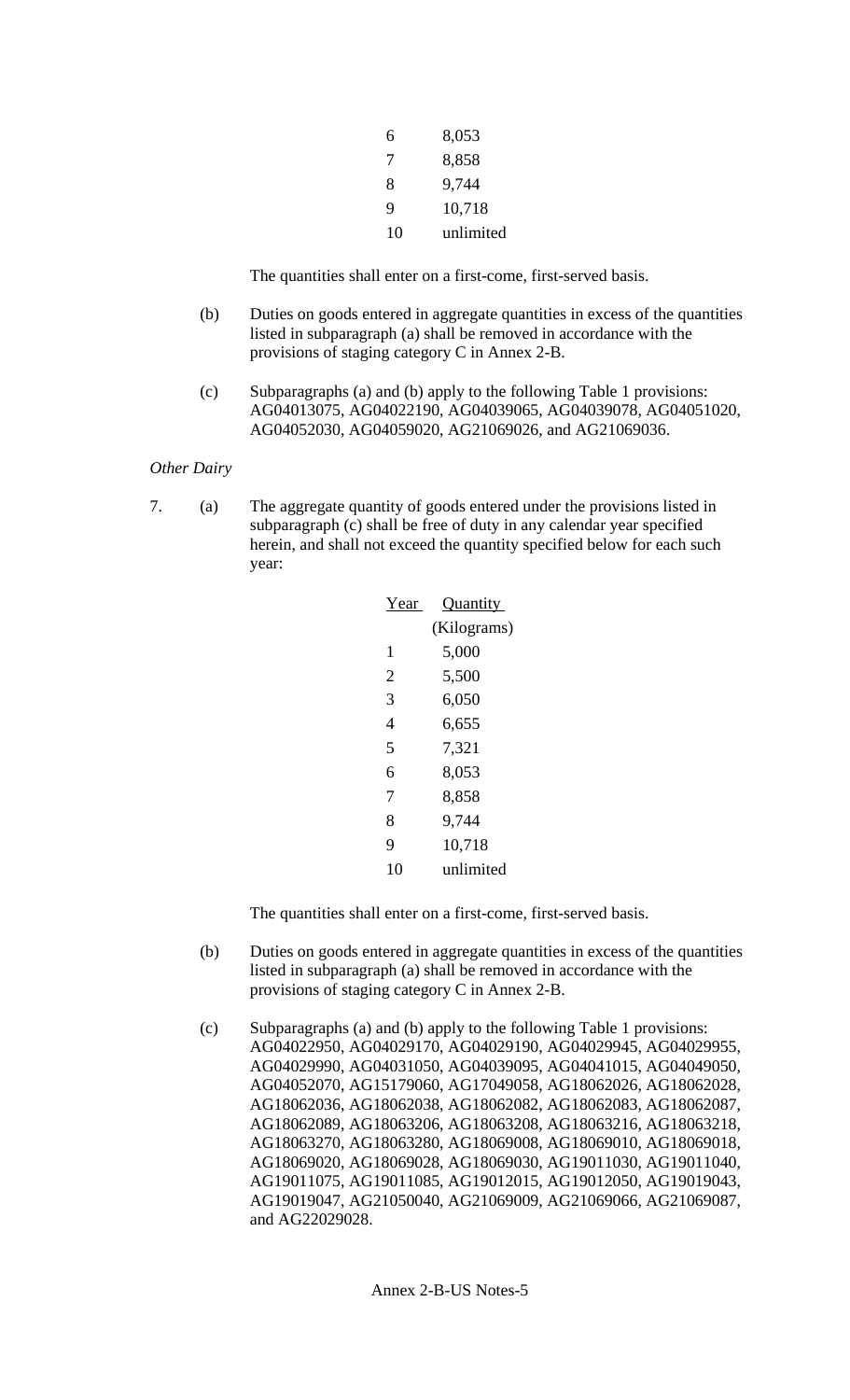#### *Peanuts*

8. (a) The aggregate quantity of goods entered under the provisions listed in subparagraph (c) shall be free of duty in any calendar year specified herein, and shall not exceed the quantity specified below for each such year:

| Year | Quantity    |
|------|-------------|
|      | (Kilograms) |
| 1    | 1,000       |
| 2    | 1,100       |
| 3    | 1,210       |
| 4    | 1,331       |
| 5    | 1,464       |
| 6    | 1,611       |
| 7    | 1,772       |
| 8    | 1,949       |
| 9    | 2,143       |
| 10   | unlimited   |

The quantities shall enter on a first-come, first-served basis. Peanuts in the shell shall be charged against the above quantities on the basis of 75 kilograms for each 100 kilograms of peanuts in the shell.

- (b) Duties on goods entered in aggregate quantities in excess of the quantities listed in subparagraph (a) shall be removed in accordance with the provisions of staging category C in Annex 2-B.
- (c) Subparagraphs (a) and (b) apply to the following Table 1 provisions: AG12021080, AG12022080, AG20081115, AG20081135, and AG20081160.

### *Sugar*

| Year | Quantity    |
|------|-------------|
|      | (Kilograms) |
| 1    | 15,000      |
| 2    | 15,570      |
| 3    | 16,538      |
| 4    | 17,364      |
| 5    | 18,233      |
| 6    | 19,144      |
| 7    | 20,101      |
| 8    | 21,107      |
| 9    | 22,162      |
| 10   | unlimited   |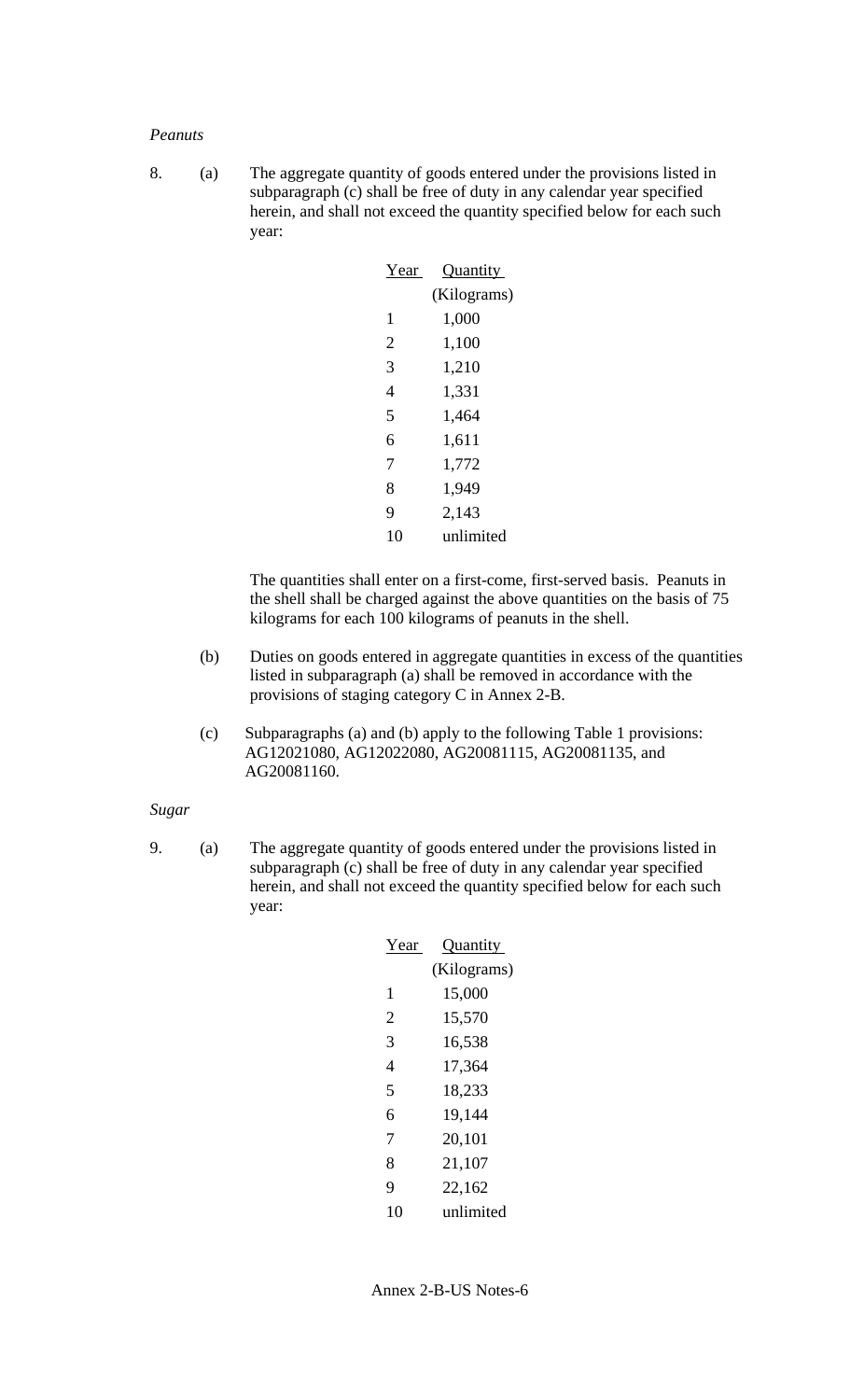- (b) Duties on goods entered in aggregate quantities in excess of the quantities listed in subparagraph (a) shall be removed in accordance with the provisions of staging category C in Annex 2-B.
- (c) Subparagraphs (a) and (b) apply to the following Table 1 provisions: AG17011150, AG17011250, AG17019130, AG17019148, AG17019158, AG17019950, AG17022028, AG17023028, AG17024028, AG17026028, AG17029020, AG17029058, AG17029068, AG17049068, AG17049078, AG18061015, AG18061028, AG18061038, AG18061055, AG18061075, AG18062073, AG18062077, AG18062094, AG18062098, AG18069039, AG18069049, AG18069059, AG 19012025, AG19012035, AG19012060, AG19012070, AG19019054, AG19019058, AG21011238, AG21011248, AG21011258, AG21012038, AG21012048, AG21012058, AG21039078, AG21069046, AG21069072, AG21069076, AG21069080, AG21069091, AG21069094, and AG21069097.

### *Cotton*

10. (a) The aggregate quantity of goods entered under the provisions listed in subparagraph (c) shall be free of duty in any calendar year specified herein, and shall not exceed the quantity specified below for each such year:

| Year           | Quantity    |
|----------------|-------------|
|                | (Kilograms) |
| 1              | 5,000       |
| $\overline{2}$ | 5,500       |
| 3              | 6,050       |
| 4              | 6,655       |
| 5              | 7,321       |
| 6              | 8,053       |
| 7              | 8,858       |
| 8              | 9,744       |
| 9              | 10,718      |
| 10             | unlimited   |

The quantities shall enter on a first-come, first-served basis.

- (b) Duties on goods entered in aggregate quantities in excess of the quantities listed in subparagraph (a) shall be removed in accordance with the provisions of staging category C in Annex 2-B.
- (c) Subparagraphs (a) and (b) apply to the following Table 1 provisions: AG52010018, AG52010028, AG52010038, AG52010080, AG52029930, and AG52030030.

### *Tobacco*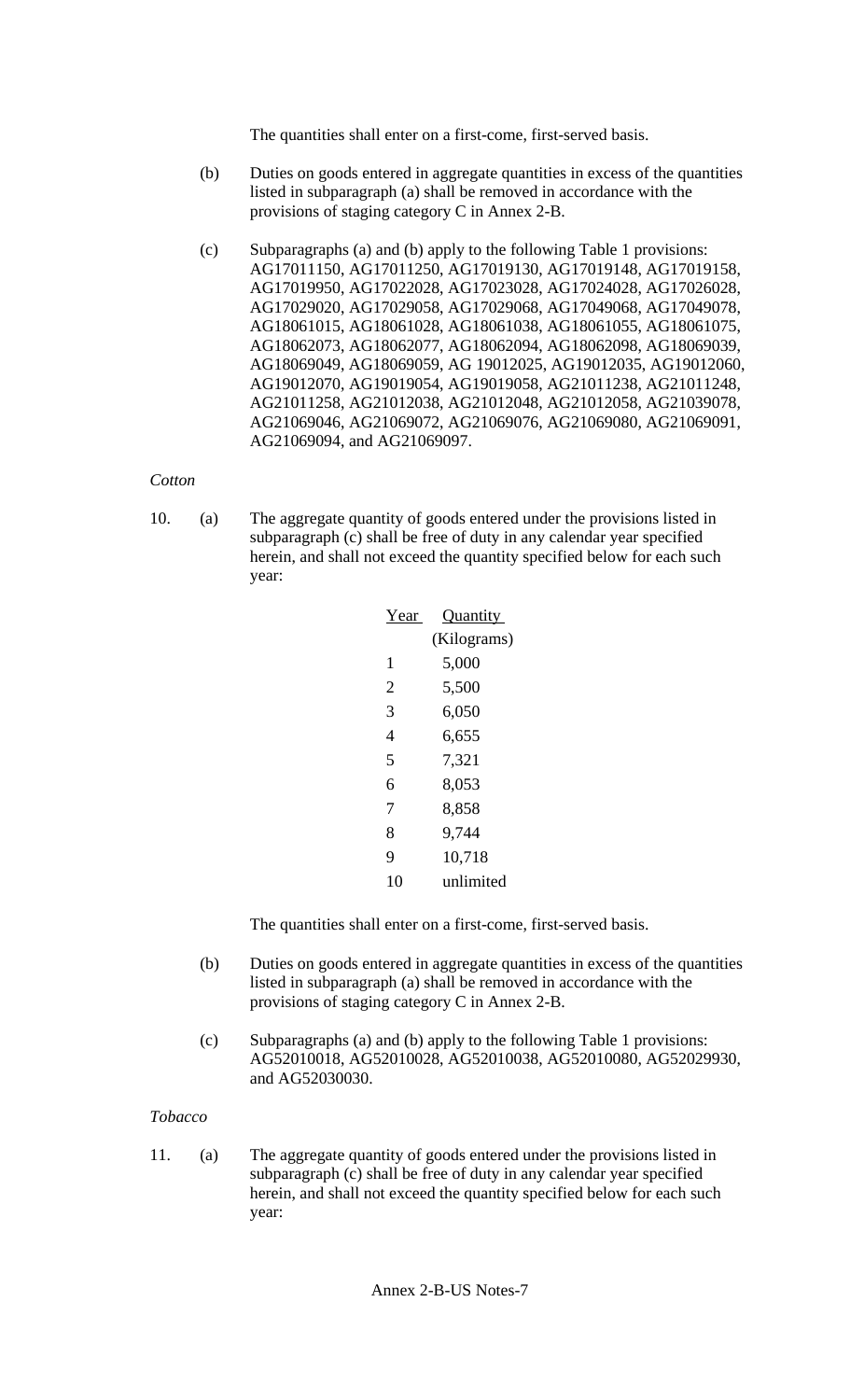| Year           | Quantity    |
|----------------|-------------|
|                | (Kilograms) |
| 1              | 5,000       |
| $\overline{2}$ | 5,500       |
| 3              | 6,050       |
| 4              | 6,655       |
| 5              | 7,321       |
| 6              | 8,053       |
| 7              | 8,858       |
| 8              | 9,744       |
| 9              | 10,718      |
| 10             | unlimited   |

- (b) Duties on goods entered in aggregate quantities in excess of the quantities listed in subparagraph (a) shall be removed in accordance with the provisions of staging category C in Annex 2-B.
- (c) Subparagraphs (a) and (b) apply to the following Table 1 provisions: AG24011065, AG24012035, AG24012087, AG24013070, AG24031090, AG24039147, and AG24039990.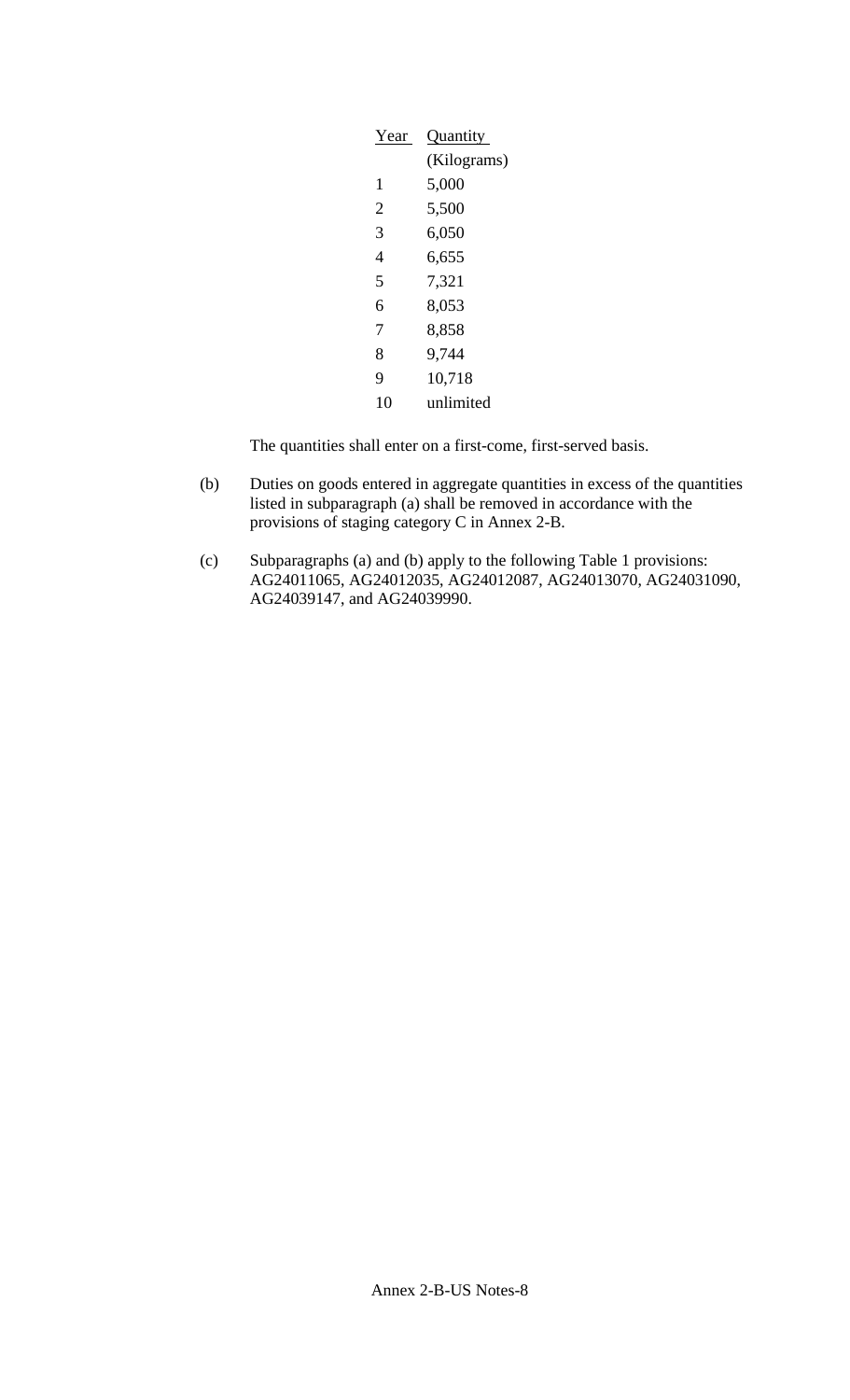# TABLE 1

| <b>HEADING</b>           | <b>ARTICLE DESCRIPTION</b>                                                 |
|--------------------------|----------------------------------------------------------------------------|
| AG02011050               | Provided for in subheading 02011050                                        |
| AG02012080               | Provided for in subheading 02012080                                        |
| AG02013080               | Provided for in subheading 02013080                                        |
| AG02021050               | Provided for in subheading 02021050                                        |
| AG02022080               | Provided for in subheading 02022080                                        |
| AG02023080               | Provided for in subheading 02023080                                        |
| AG04013025               | Provided for in subheading 04013025                                        |
| AG04013075               | Provided for in subheading 04013075                                        |
| AG04021050               | Provided for in subheading 04021050                                        |
| AG04022125               | Provided for in subheading 04022125                                        |
| AG04022150               | Provided for in subheading 04022150                                        |
| AG04022190               | Provided for in subheading 04022190                                        |
| AG04022950               | Provided for in subheading 04022950                                        |
| AG04029170               | Provided for in subheading 04029170                                        |
| AG04029190               | Provided for in subheading 04029190                                        |
| AG04029945               | Provided for in subheading 04029945                                        |
| AG04029955               | Provided for in subheading 04029955                                        |
| AG04029990               | Provided for in subheading 04029990                                        |
| AG04031050               | Provided for in subheading 04031050                                        |
| AG04039016               | Provided for in subheading 04039016                                        |
| AG04039045               | Provided for in subheading 04039045                                        |
| AG04039055               | Provided for in subheading 04039055                                        |
| AG04039065<br>AG04039078 | Provided for in subheading 04039065                                        |
| AG04039095               | Provided for in subheading 04039078<br>Provided for in subheading 04039095 |
| AG04041015               | Provided for in subheading 04041015                                        |
| AG04041090               | Provided for in subheading 04041090                                        |
| AG04049050               | Provided for in subheading 04049050                                        |
| AG04051020               | Provided for in subheading 04051020                                        |
| AG04052030               | Provided for in subheading 04052030                                        |
| AG04052070               | Provided for in subheading 04052070                                        |
| AG04059020               | Provided for in subheading 04059020                                        |
| AG04061008               | Provided for in subheading 04061008                                        |
| AG04061018               | Provided for in subheading 04061018                                        |
| AG04061028               | Provided for in subheading 04061028                                        |
| AG04061038               | Provided for in subheading 04061038                                        |
| AG04061048               | Provided for in subheading 04061048                                        |
| AG04061058               | Provided for in subheading 04061058                                        |
| AG04061068               | Provided for in subheading 04061068                                        |
| AG04061078               | Provided for in subheading 04061078                                        |
| AG04061088               | Provided for in subheading 04061088                                        |
| AG04062028               | Provided for in subheading 04062028                                        |
| AG04062033               | Provided for in subheading 04062033                                        |
| AG04062039               |                                                                            |
| AG04062048               | Provided for in subheading 04062039                                        |
| AG04062053               | Provided for in subheading 04062048                                        |
|                          | Provided for in subheading 04062053                                        |
| AG04062063               | Provided for in subheading 04062063                                        |
| AG04062067               | Provided for in subheading 04062067                                        |
| AG04062071               | Provided for in subheading 04062071                                        |
| AG04062075               | Provided for in subheading 04062075                                        |
| AG04062079               | Provided for in subheading 04062079                                        |
| AG04062083               | Provided for in subheading 04062083                                        |
| AG04062087               | Provided for in subheading 04062087                                        |
| AG04062091               | Provided for in subheading 04062091                                        |
| AG04063018               | Provided for in subheading 04063018                                        |
| AG04063028               | Provided for in subheading 04063028                                        |
| AG04063038               | Provided for in subheading 04063038                                        |
| AG04063048               | Provided for in subheading 04063048                                        |
| AG04063053               |                                                                            |
|                          | Provided for in subheading 04063053                                        |
| AG04063063               | Provided for in subheading 04063063                                        |
| AG04063067               | Provided for in subheading 04063067                                        |
| AG04063071               | Provided for in subheading 04063071                                        |
| AG04063075               | Provided for in subheading 04063075                                        |
| AG04063079               | Provided for in subheading 04063079                                        |
| AG04063083               | Provided for in subheading 04063083                                        |

Annex 2-B-US Notes-9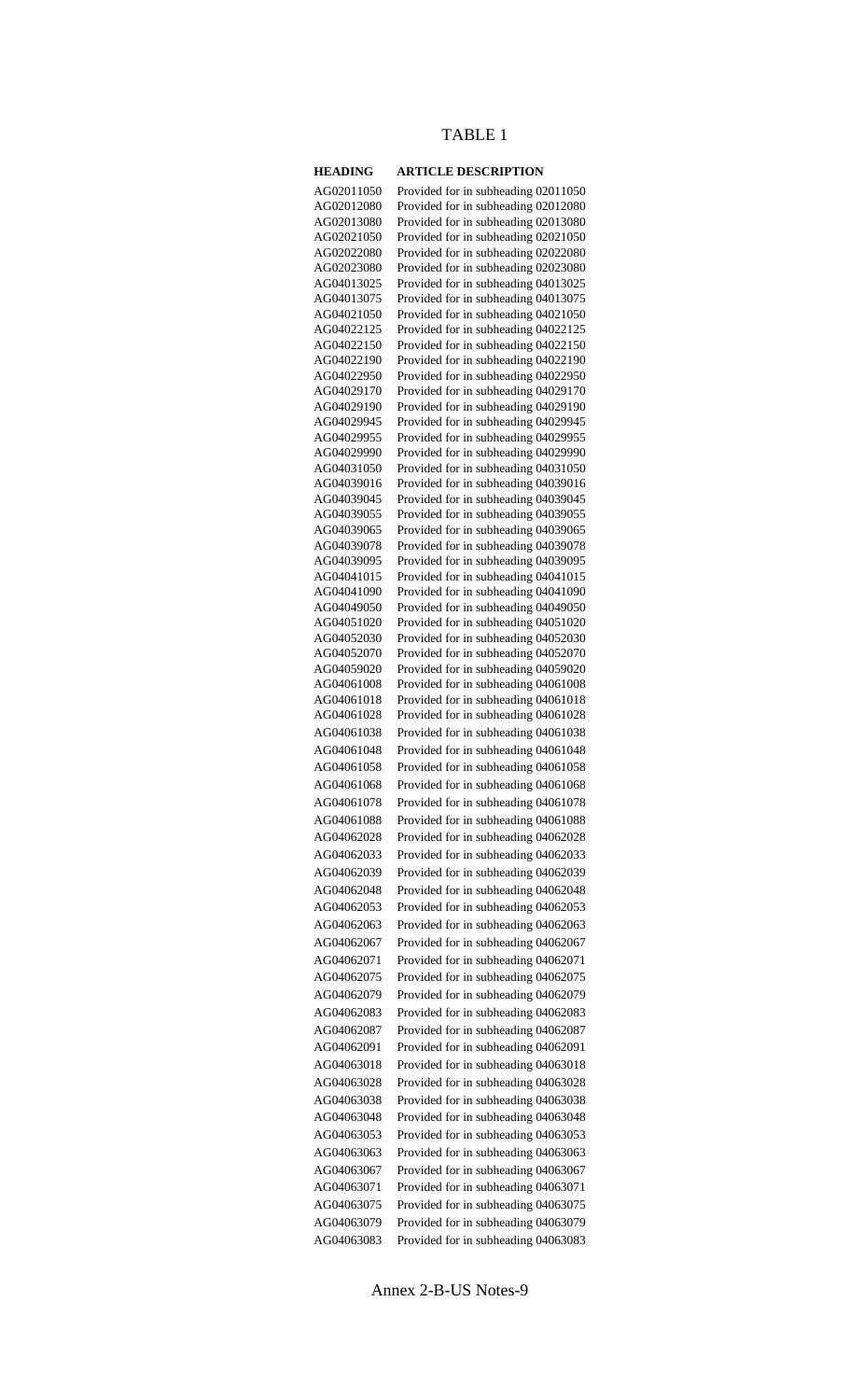| AG04063087               | Provided for in subheading 04063087                                        |
|--------------------------|----------------------------------------------------------------------------|
| AG04063091               | Provided for in subheading 04063091                                        |
| AG04064070               | Provided for in subheading 04064070                                        |
| AG04069012               | Provided for in subheading 04069012                                        |
| AG04069018               | Provided for in subheading 04069018                                        |
| AG04069032               | Provided for in subheading 04069032                                        |
| AG04069037               | Provided for in subheading 04069037                                        |
| AG04069042               | Provided for in subheading 04069042                                        |
| AG04069048               | Provided for in subheading 04069048                                        |
| AG04069054               | Provided for in subheading 04069054                                        |
| AG04069068               | Provided for in subheading 04069068                                        |
| AG04069074               | Provided for in subheading 04069074                                        |
| AG04069078               | Provided for in subheading 04069078                                        |
| AG04069084               | Provided for in subheading 04069084                                        |
| AG04069088               | Provided for in subheading 04069088                                        |
| AG04069092               | Provided for in subheading 04069092                                        |
| AG04069094               | Provided for in subheading 04069094                                        |
| AG04069097               | Provided for in subheading 04069097                                        |
| AG12021080               | Provided for in subheading 12021080                                        |
| AG12022080               | Provided for in subheading 12022080                                        |
| AG15179060               | Provided for in subheading 15179060                                        |
| AG17011150               | Provided for in subheading 17011150                                        |
| AG17011250               | Provided for in subheading 17011250                                        |
| AG17019130               | Provided for in subheading 17019130                                        |
| AG17019148               | Provided for in subheading 17019148                                        |
| AG17019158<br>AG17019950 | Provided for in subheading 17019158<br>Provided for in subheading 17019950 |
| AG17022028               | Provided for in subheading 17022028                                        |
| AG17023028               | Provided for in subheading 17023028                                        |
| AG17024028               | Provided for in subheading 17024028                                        |
| AG17026028               | Provided for in subheading 17026028                                        |
| AG17029020               | Provided for in subheading 17029020                                        |
| AG17029058               | Provided for in subheading 17029058                                        |
| AG17029068               | Provided for in subheading 17029068                                        |
| AG17049058               | Provided for in subheading 17049058                                        |
| AG17049068               | Provided for in subheading 17049068                                        |
| AG17049078               | Provided for in subheading 17049078                                        |
| AG18061015               | Provided for in subheading 18061015                                        |
| AG18061028               | Provided for in subheading 18061028                                        |
| AG18061038               | Provided for in subheading 18061038                                        |
| AG18061055               | Provided for in subheading 18061055                                        |
| AG18061075               | Provided for in subheading 18061075                                        |
| AG18062026               | Provided for in subheading 18062026                                        |
| AG18062028               | Provided for in subheading 18062028                                        |
| AG18062036               | Provided for in subheading 18062036                                        |
| AG18062038               | Provided for in subheading 18062038                                        |
| AG18062073               | Provided for in subheading 18062073                                        |
| AG18062077               | Provided for in subheading 18062077                                        |
| AG18062082               | Provided for in subheading 18062082                                        |
| AG18062083               | Provided for in subheading 18062083                                        |
| AG18062087               | Provided for in subheading 18062087                                        |
| AG18062089               | Provided for in subheading 18062089                                        |
| AG18062094               | Provided for in subheading 18062094                                        |
| AG18062098               | Provided for in subheading 18062098                                        |
| AG18063206               | Provided for in subheading 18063206                                        |
| AG18063208               | Provided for in subheading 18063208                                        |
| AG18063216               | Provided for in subheading 18063216                                        |
| AG18063218               | Provided for in subheading 18063218                                        |
| AG18063270               | Provided for in subheading 18063270                                        |
| AG18063280               | Provided for in subheading 18063280                                        |
| AG18069008               | Provided for in subheading 18069008                                        |
| AG18069010<br>AG18069018 | Provided for in subheading 18069010                                        |
| AG18069020               | Provided for in subheading 18069018<br>Provided for in subheading 18069020 |
|                          |                                                                            |

Annex 2-B-US Notes-10